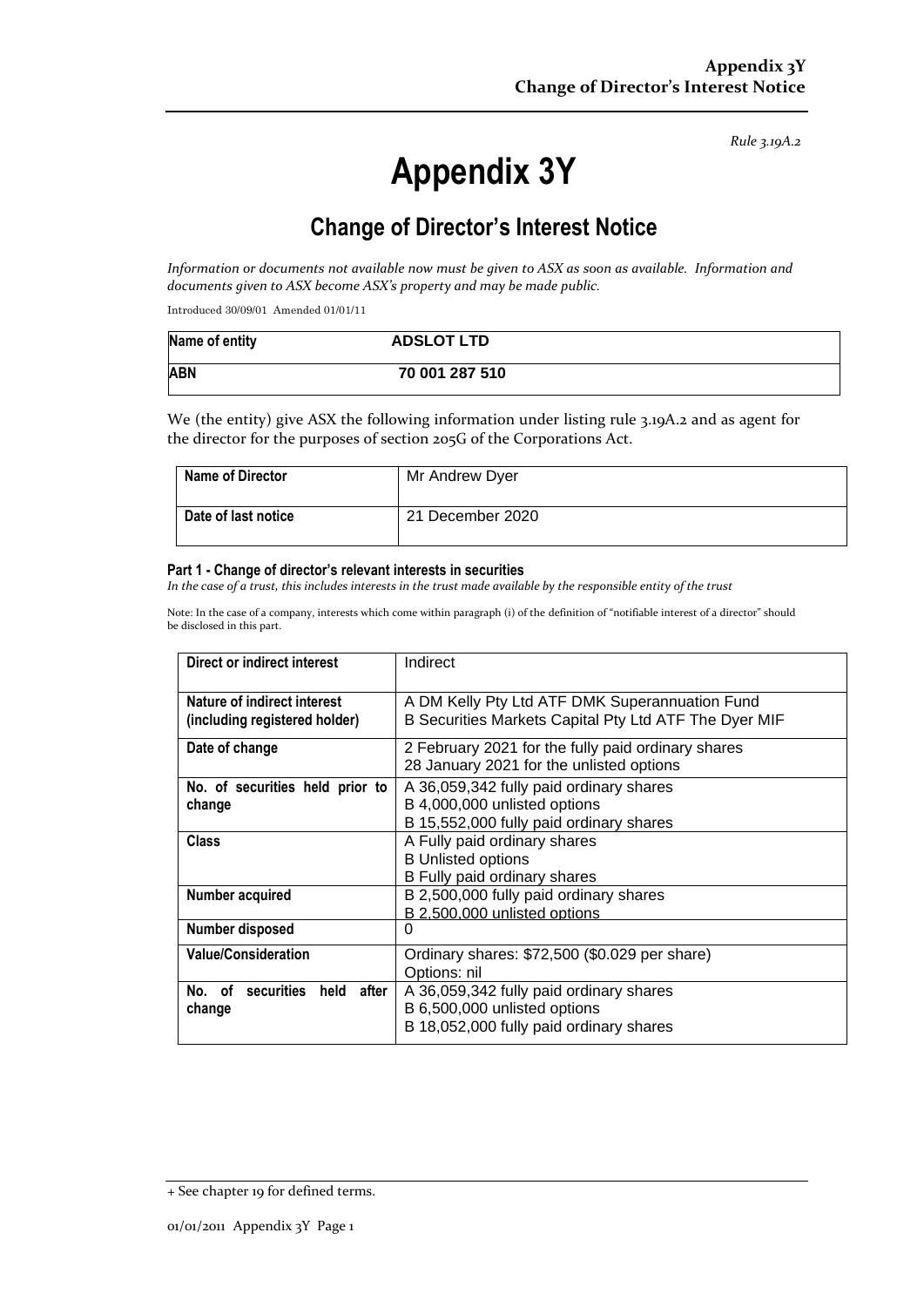| Nature of change<br>Example: on-market trade, off-market<br>trade, exercise of options, issue of<br>securities under dividend reinvestment<br>plan, participation in buy-back | 2,500,000 shares purchased as part of a share placement<br>announced to the ASX on 10 December 2020 and approved by<br>members at the Annual General Meeting on 28 January 2021. |
|-------------------------------------------------------------------------------------------------------------------------------------------------------------------------------|----------------------------------------------------------------------------------------------------------------------------------------------------------------------------------|
|                                                                                                                                                                               | Issue of 2,500,000 new options to acquire shares announced<br>to the ASX on 21 December 2020 and approved by members<br>at the AGM on 28 January 2021.                           |

## **Part 2 – Change of director's interests in contracts**

Note: In the case of a company, interests which come within paragraph (ii) of the definition of "notifiable interest of a director" should be disclosed in this part.

| <b>Detail of contract</b>                                                                                       | Shares: Contract to purchase ordinary shares under the<br>placement undertaken by the Company announced to the<br>ASX on 10 December 2020.<br>Options: Contract to be issued options to acquire fully<br>paid ordinary shares announced to the ASX on 21<br>December 2020.                                                                                                                                 |  |
|-----------------------------------------------------------------------------------------------------------------|------------------------------------------------------------------------------------------------------------------------------------------------------------------------------------------------------------------------------------------------------------------------------------------------------------------------------------------------------------------------------------------------------------|--|
| <b>Nature of interest</b>                                                                                       | Shares: Mr Dyer, through Securities Markets Capital<br>Pty Ltd, had a right (which was subject to shareholder<br>approval) to purchase ordinary shares in the Company.<br>Options: Mr Dyer, through Securities Markets Capital<br>Pty Ltd, had a right (which was subject to shareholder<br>approval) to be issued options to acquire fully paid<br>ordinary shares in the Company.                        |  |
| Name of registered holder<br>(if issued securities)                                                             | Securities Markets Capital Pty Ltd as trustee for The Dyer<br><b>MIF</b>                                                                                                                                                                                                                                                                                                                                   |  |
| Date of change                                                                                                  | Shares: 2 February 2021<br>Options: 28 January 2021                                                                                                                                                                                                                                                                                                                                                        |  |
| No. and class of securities to which<br>interest related prior to change                                        | Shares: 2,500,000 ordinary shares<br>Options: 2,500,000 unlisted options                                                                                                                                                                                                                                                                                                                                   |  |
| Interest acquired                                                                                               | N/A                                                                                                                                                                                                                                                                                                                                                                                                        |  |
| Interest disposed                                                                                               | Shares: The contract to purchase ordinary shares was<br>completed (after shareholder approval of that purchase<br>was obtained at the Company's AGM on 28 January<br>2021) by the issue of 2,500,000 ordinary shares to<br>Securities Markets Capital Pty Ltd as described in Part 1<br>above.<br>Options: The contract to be issued options was<br>completed (after shareholder approval of the issue was |  |
|                                                                                                                 | obtained at the Company's AGM on 28 January 2021) by<br>the issue of 2,500,000 options to Securities Markets<br>Capital Pty Ltd as described in Part 1 above.                                                                                                                                                                                                                                              |  |
| <b>Value/Consideration</b><br>Note: If consideration is non-cash, provide details<br>and an estimated valuation | As set out in Part 1 above.                                                                                                                                                                                                                                                                                                                                                                                |  |

<sup>+</sup> See chapter 19 for defined terms.